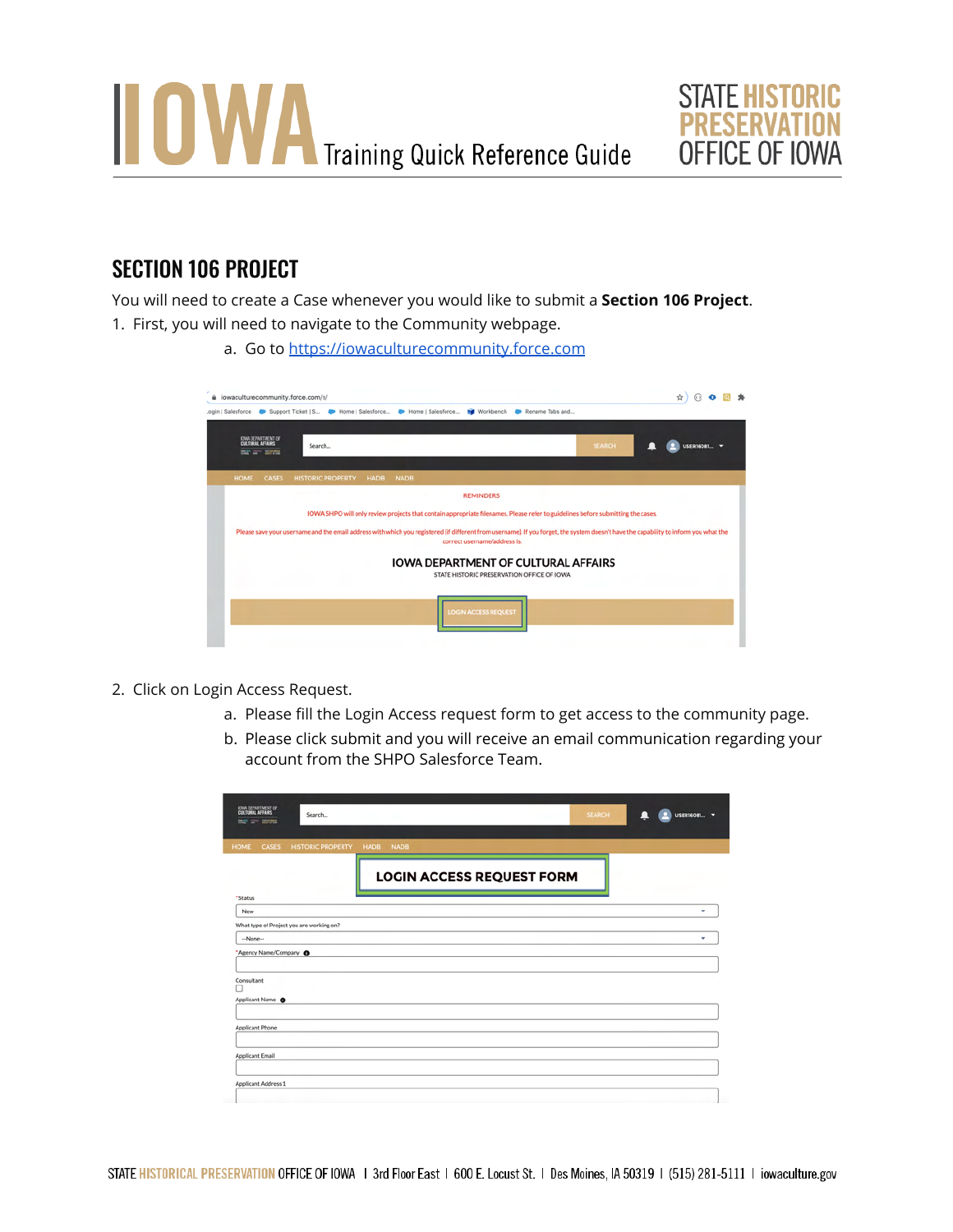

3. Enter the username and password that you have been emailed and click Log in

- 4. Then, you will need to navigate to the **Cases** tab.
	- a. Click on the Tab Launcher
	- b. Select the **Case**

To create a New case click "New"

| IOWA DEPARTMENT OF<br><b>Cultural Affairs</b><br><b>EVALUES</b> FROM SALE RESIDENCE |               | Search                                   |                                                                                                                    |                  |                                         | <b>SEARCH</b> | USER16081 V                                             |
|-------------------------------------------------------------------------------------|---------------|------------------------------------------|--------------------------------------------------------------------------------------------------------------------|------------------|-----------------------------------------|---------------|---------------------------------------------------------|
| <b>HOME</b>                                                                         | <b>CASES</b>  | <b>HISTORIC PROPERTY</b>                 | <b>HADB</b><br><b>NADB</b>                                                                                         |                  |                                         |               |                                                         |
| Cases<br>$\sim$<br>ago                                                              |               | All Open Cases $\mathbf{v}$ $\mathbf{v}$ | O items . Sorted by Case Number . Filtered by All cases - Status, Closed, Case Record Type . Updated a few seconds |                  | Search this list<br>Q                   |               | <b>Printable View</b><br><b>New</b><br>‡য় ≁<br>田,<br>G |
|                                                                                     | Case Number 1 | $\checkmark$                             | <b>Status</b><br>$\checkmark$                                                                                      | Date/Time Opened | <b>Date/Time Closed</b><br>$\checkmark$ | $\checkmark$  | <b>Owner Name</b><br>$\checkmark$                       |
|                                                                                     |               |                                          |                                                                                                                    |                  |                                         |               |                                                         |

5. In this a list view will be displayed, where you can see previous cases that you have worked on. To create a new Case, click on the "New" button in the upper righthand corner.

STATE HISTORICAL PRESERVATION OFFICE OF IOWA | 3rd Floor East | 600 E. Locust St. | Des Moines, IA 50319 | (515) 281-5111 | iowaculture.gov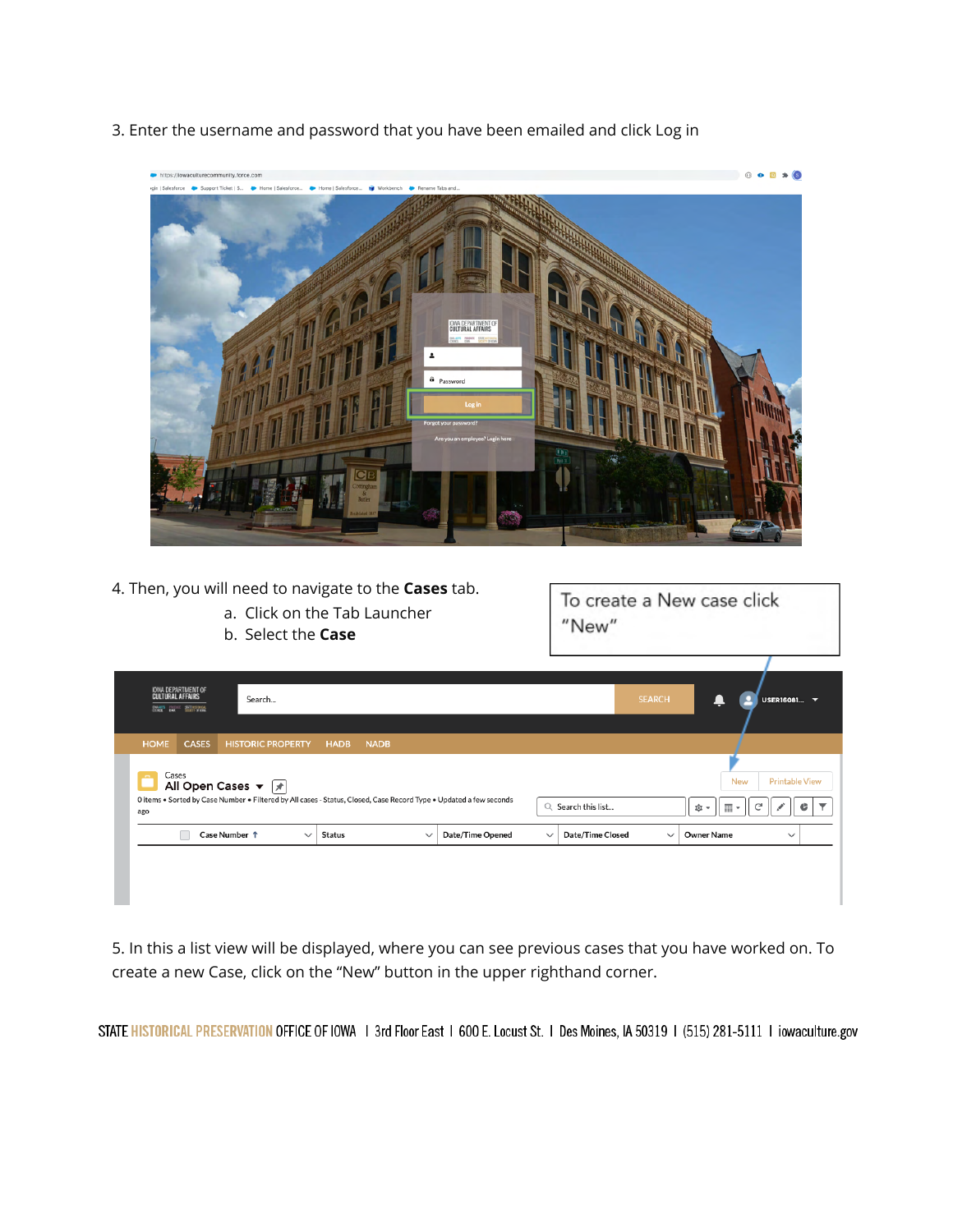- 6. Once you have clicked "New", you will be prompted to choose the Case Record Type, which indicates which type of Case you are creating.
	- a. Click on **Section 106 Project**
	- b. Click **Next**

|                      |     | <b>New Case</b>                 |        |             |  |
|----------------------|-----|---------------------------------|--------|-------------|--|
|                      |     |                                 |        |             |  |
| Select a record type |     |                                 |        |             |  |
|                      | ()  | Federal Tax Credit Project      |        |             |  |
|                      | ( ) | National Register Nominations   |        |             |  |
|                      | ◯   | <b>Request Login Access</b>     |        |             |  |
|                      | ⊙   | Section 106                     |        |             |  |
|                      | ( ) | <b>State Tax Credit Project</b> |        |             |  |
|                      | ∩   | <b>Technical Assistance</b>     |        |             |  |
|                      |     |                                 |        |             |  |
|                      |     |                                 |        |             |  |
|                      |     |                                 | Cancel | <b>Next</b> |  |

- 7. You should be presented with the screen with fields to enter all the details about the new project you are creating.
	- a. Any fields with a red asterisk next to them must be filled out before you can create a new Case.
- 8. Once all the fields are filled click Save under the Section 106 Project.

| New Case: Section 106                                                                                            |                              |
|------------------------------------------------------------------------------------------------------------------|------------------------------|
| <b>Agency Information</b><br>* Status                                                                            |                              |
| Draft                                                                                                            | v                            |
| * Agency Name/Company <sup>6</sup>                                                                               |                              |
| Consultant<br><b>Other Agencies</b><br>Available<br>Chosen<br>Þ<br>Advisory Council on Historic Pre<br>Air Force |                              |
| ◀<br>Air National Guard<br>Department of the Army                                                                |                              |
| * Property Address                                                                                               |                              |
| * Property City<br>* Property County                                                                             |                              |
|                                                                                                                  | Save & New<br>Save<br>Cancel |

STATE HISTORICAL PRESERVATION OFFICE OF IOWA | 3rd Floor East | 600 E. Locust St. | Des Moines, IA 50319 | (515) 281-5111 | iowaculture.gov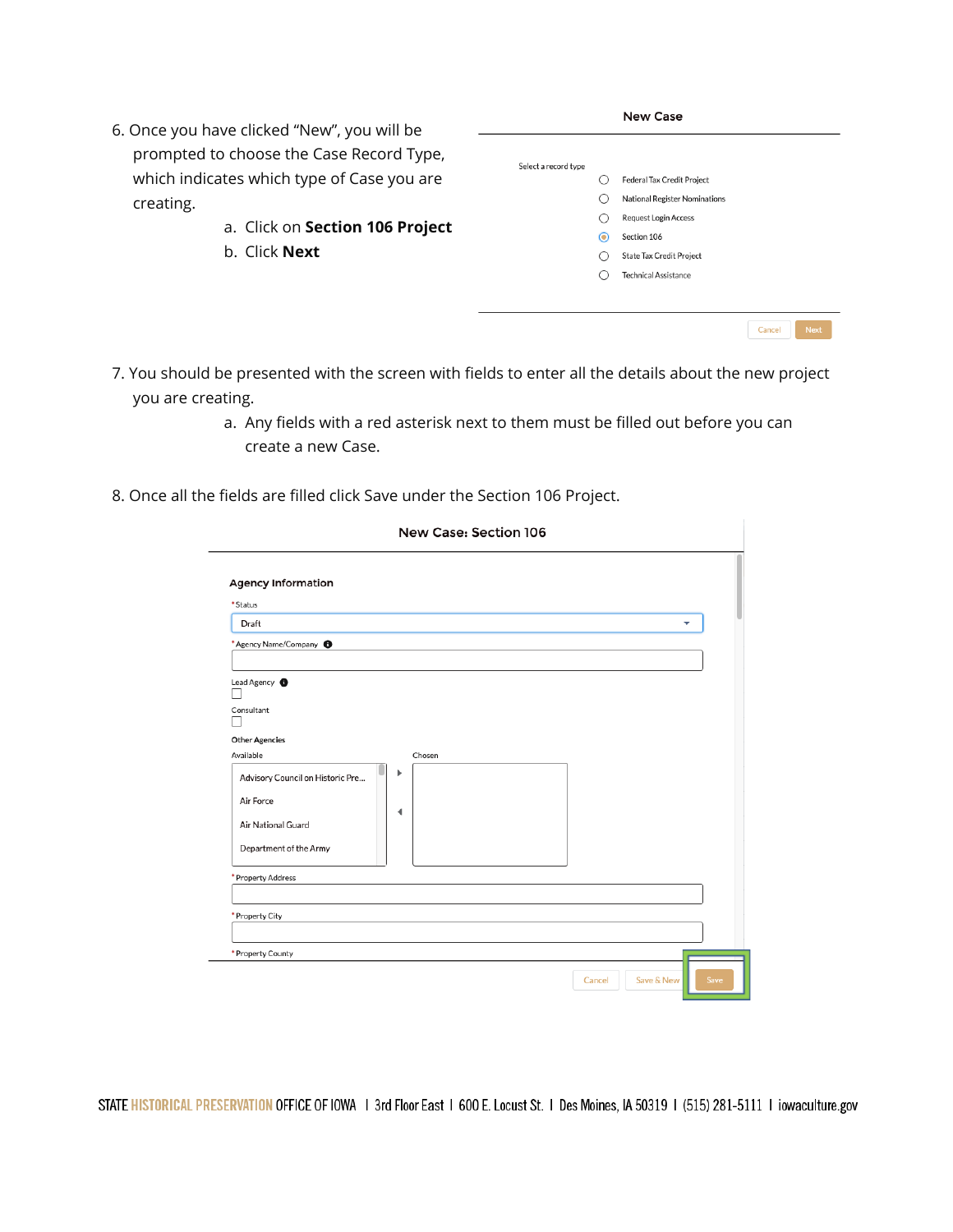9. **Case is saved and Case # generated.**

| <b>HOME</b><br><b>HISTORIC PROPERTY</b><br><b>HADB</b><br><b>NADB</b><br><b>CASES</b> |              |                                                                   |
|---------------------------------------------------------------------------------------|--------------|-------------------------------------------------------------------|
| Case<br>00003425                                                                      |              | <b>Submit for Approval</b><br>$+$ Follow<br><b>Printable View</b> |
| Case Record Type<br>Case Owner<br>R&C Number<br>Section 106<br>Saikal Community user  | SHPO Comment | Agency Determination<br>Days Open for Review                      |
| $\vee$ Agency Information                                                             |              | Related Historic Property (0)<br>⊟<br><b>New</b>                  |
| Status<br>Draft<br>Agency Name/Company                                                |              | <b>Related Agreements (0)</b><br>$\Box$<br><b>New</b>             |
| <b>Test Agency</b><br>Lead Agency <sup>O</sup>                                        |              | <b>National Register Status (0)</b><br><b>New</b>                 |
| Consultant<br>Other Agencies                                                          |              | NADB (0)<br>彫<br><b>New</b>                                       |
| <b>Property Address</b><br>123 Grand ave                                              |              | HADB(0)<br><b>New</b>                                             |
| Property City<br>Des Moines                                                           |              |                                                                   |
| <b>Property County</b><br>Polk                                                        |              | Files (0)<br><b>Add Files</b>                                     |
| Property Zip<br>50071                                                                 |              | <b>① Upload Files</b>                                             |
| $\vee$ Contact Information                                                            |              | Or drop files                                                     |

- 10. If a **Historic Property** is involved in the project (Related Historic Property), you will need to search for and relate an existing historic property record or create a new historic property record.
	- a. Relate a Historic Property to your case by clicking New.
	- b. **Search Historic Properties** records for the property involved in your project. \*User will be able to Search for Historic Properties in Search this list.
- 11. Create a New **NADB** Form (if you have a new archaeological survey to submit) by clicking New.
- 12. Create a New HADB Form (if you have a new architectural survey to submit) by clicking New.
	- a. User will be able to **Upload Files**

| Related Historic Property (0)<br>⊟ | <b>New</b>       |
|------------------------------------|------------------|
| <b>Related Agreements (0)</b><br>Ω | <b>New</b>       |
| National Register Status (0)       | <b>New</b>       |
| NADB(0)<br>暨                       | <b>New</b>       |
| HADB(0)                            |                  |
| Files (0)                          | <b>Add Files</b> |
| ← Upload Files<br>Or drop files    |                  |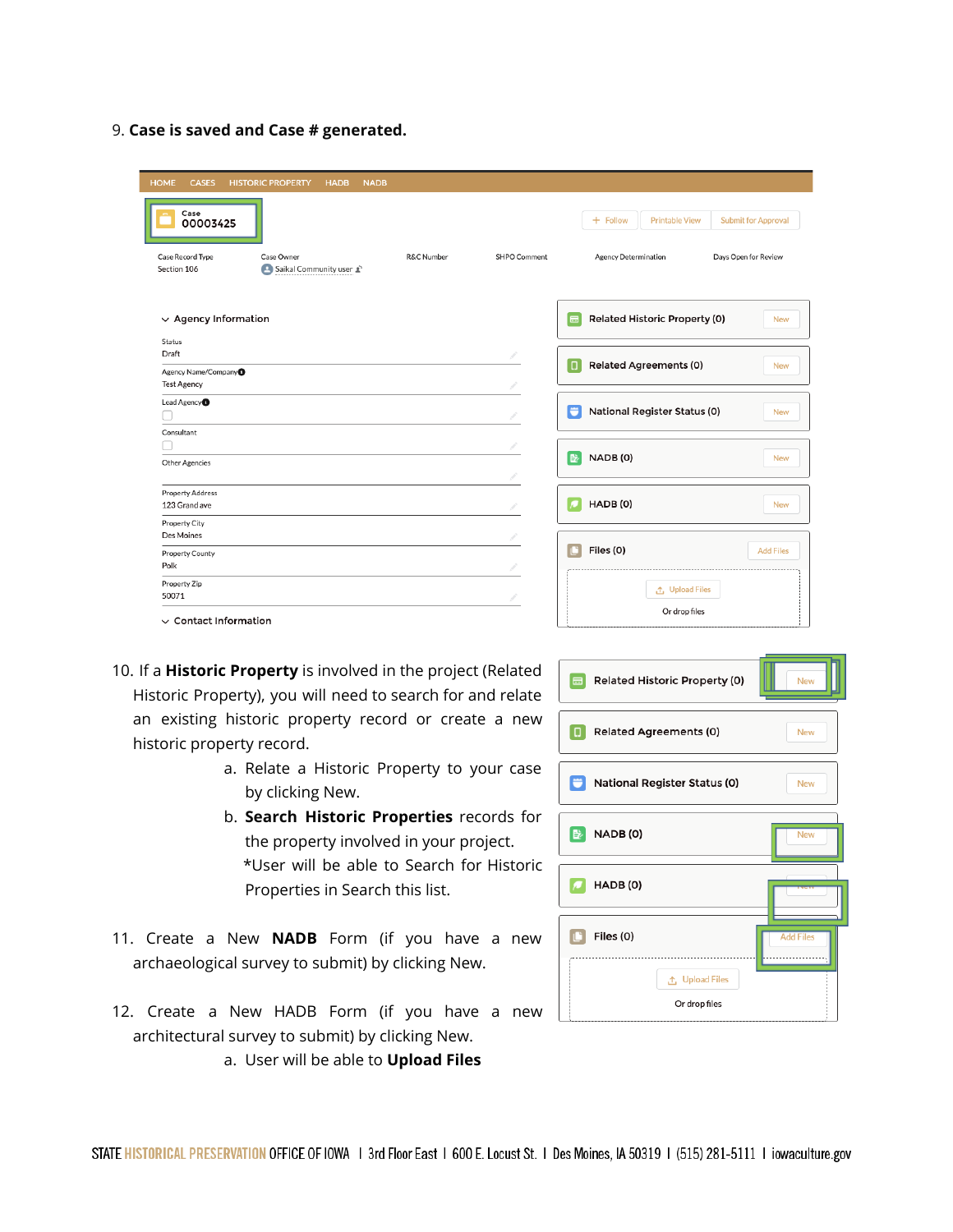13. Users can relate multiple **Historic Properties** and Search for related Historic Properties to the particular case under Related **Historic Property** Tab and Click **Save**. By doing this, we are making sure that your project information stays connected to the historic properties involved in your project.

| Information<br>Related Historic property #                                   |                                | Owner<br>Saikal Community user |                 |            |      |          |  |
|------------------------------------------------------------------------------|--------------------------------|--------------------------------|-----------------|------------|------|----------|--|
| Case<br>00003360                                                             | X                              |                                |                 |            |      |          |  |
| <b>Historic Property</b><br>Search Historic Properties                       | $\mathsf Q$                    |                                |                 |            |      |          |  |
| Search HADB                                                                  | Q                              |                                |                 |            |      |          |  |
|                                                                              |                                |                                | Cancel          | Save & New | Save |          |  |
|                                                                              |                                |                                | <b>New NADB</b> |            |      |          |  |
| 14. Users can create a New NADB                                              | <b>NADB</b><br>R&C Number<br>J | <b>NADB-Citation</b>           |                 |            |      |          |  |
| form when they wish to submit<br>an archaeological survey and<br>Click Save. | Type<br>Case<br>Doc            | 00003357                       |                 |            |      | $\times$ |  |

## **New Related Historic Property**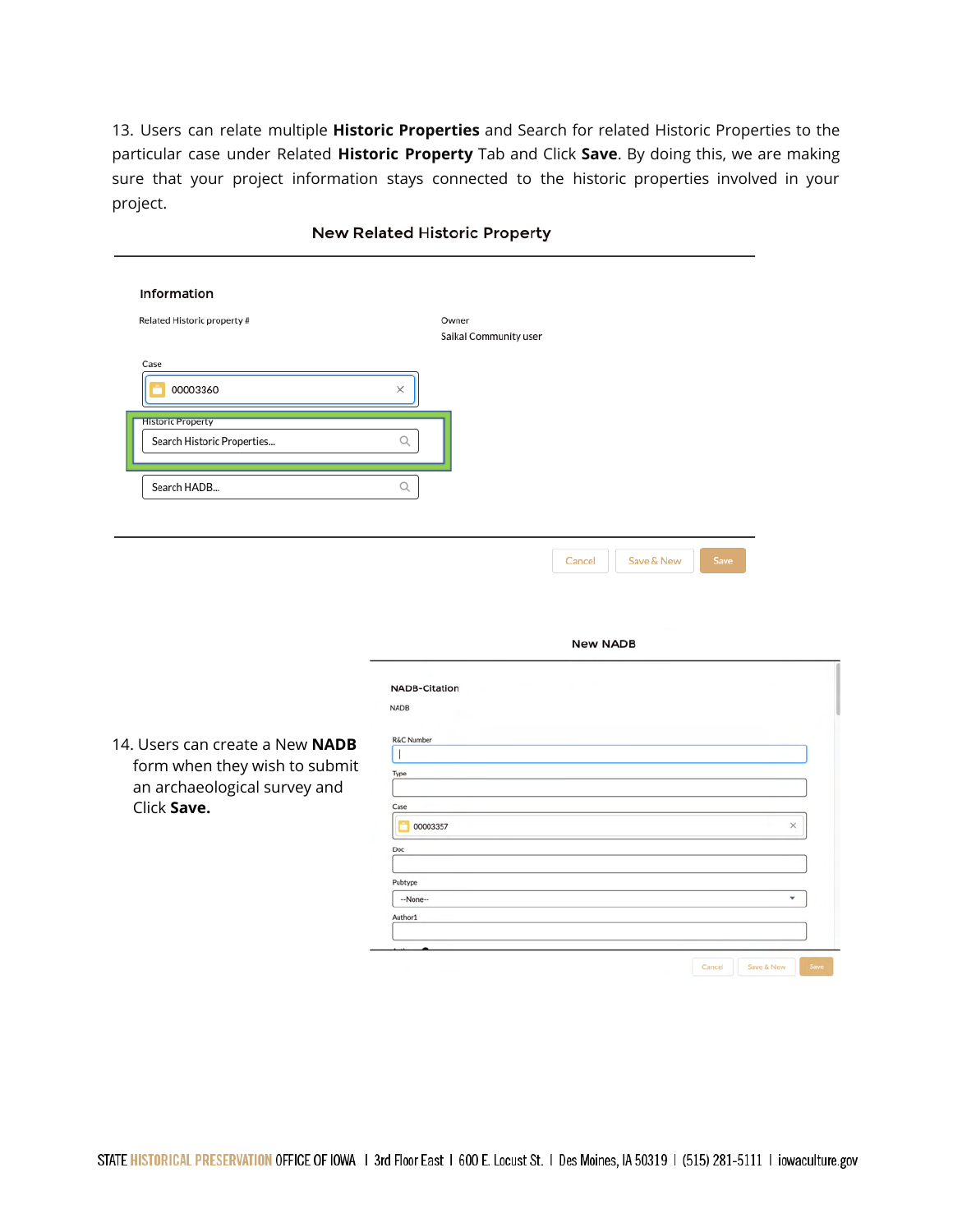15. Users can create New HADB form when they wish to submit a new architectural survey and Click Save

|                                 | <b>New HADB</b>              |
|---------------------------------|------------------------------|
| <b>Details</b>                  |                              |
| <b>HADB</b>                     |                              |
| Case                            |                              |
| 00003357                        | $\times$                     |
| <b>Historic Property</b>        |                              |
| Search Historic Properties      | $\hbox{\large \it Q}$        |
| Title <sup>O</sup>              |                              |
| $HADB#$ $\bullet$               |                              |
| Source of Study <sup>O</sup>    |                              |
| --None--                        | $\overline{\phantom{a}}$     |
| Source Reference # <sup>O</sup> |                              |
| $n_{-1}$                        |                              |
|                                 | Save<br>Save & New<br>Cancel |

16. User will be able to Upload Files about their projects. These files could include a cover letter, project description, plans, reports, and shapefiles.

KB Click Upload Files on the right side on the Attachments section of the case page

| $\mathbf{C}$<br>Files (0) |                       | <b>Add Files</b> |
|---------------------------|-----------------------|------------------|
|                           | <b>↑ Upload Files</b> |                  |
|                           | Or drop files         |                  |